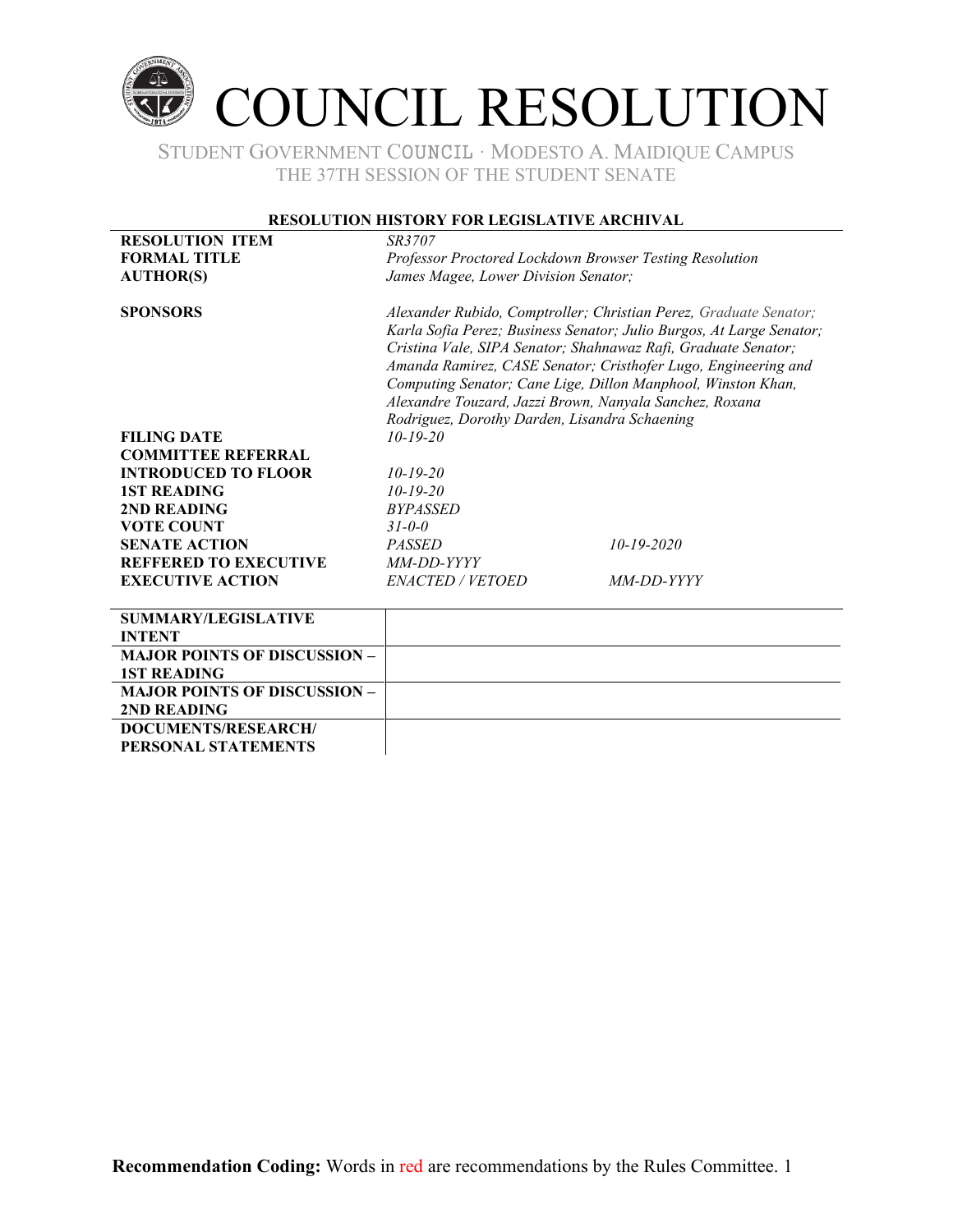

| <b>Resolution Item</b>    | <i>SR3707</i>                                                                                                                                                                                                                                                                                                                                                                                                                                          |
|---------------------------|--------------------------------------------------------------------------------------------------------------------------------------------------------------------------------------------------------------------------------------------------------------------------------------------------------------------------------------------------------------------------------------------------------------------------------------------------------|
| <b>Formal Title</b>       | Professor Proctored Lockdown Browser Testing Resolution                                                                                                                                                                                                                                                                                                                                                                                                |
| Author(s)                 | James Magee, Lower Division Senator;                                                                                                                                                                                                                                                                                                                                                                                                                   |
| <b>Sponsors</b>           | Alexander Rubido, Comptroller; Christian Perez, Graduate Senator; Karla Sofia<br>Perez; Business Senator; Julio Burgos, At Large Senator; Cristina Vale, SIPA<br>Senator; Shahnawaz Rafi, Graduate Senator; Amanda Ramirez, CASE Senator;<br>Cristhofer Lugo, Engineering and Computing Senator; Cane Lige, Dillon<br>Manphool, Winston Khan, Alexandre Touzard, Jazzi Brown, Nanyala Sanchez,<br>Roxana Rodriguez, Dorothy Darden, Lisandra Schaening |
| <b>Filed</b>              | $10 - 19 - 20$                                                                                                                                                                                                                                                                                                                                                                                                                                         |
| <b>Committee Referral</b> |                                                                                                                                                                                                                                                                                                                                                                                                                                                        |

# A Resolution to Make Exams be Proctored by Professors through Lockdown Browser and Zoom

## **SECTION 1. SHORT TITLE.**

a) This Resolution may be cited as the "Lockdown Browser Act".

### **SECTION 2. TERMS**

- a) "FIU" refers to the Florida International University, its student community, its faculty and administration, or any combination thereof;
- b) "SGC-MMC" refers to the Student Government Council of the Modesto A. Maidique Campus of Florida International University;
- c) "Honorlock" refers to the on-demand online proctoring service;
- d) "ProctorU" refers to live and automated online proctoring service;
- e) "Lockdown Browser" refers to the custom browser that locks down the exam environment;
- f) "Zoom" refers to cloud-based video app that allows virtual video and audio conferencing;

### **SECTION 3. POLICY**

a) The proposals outlined in this Resolution are in compliance with the authority granted in

Article III, Section 3.01.b.i.1 of the SGC-MMC Statutes.

# **SECTION 4. RESOLUTION**

**WHEREAS**, the use of the Honorlock system has been implemented for professional and academic integrity for FIU courses during the COVID-19 pandemic;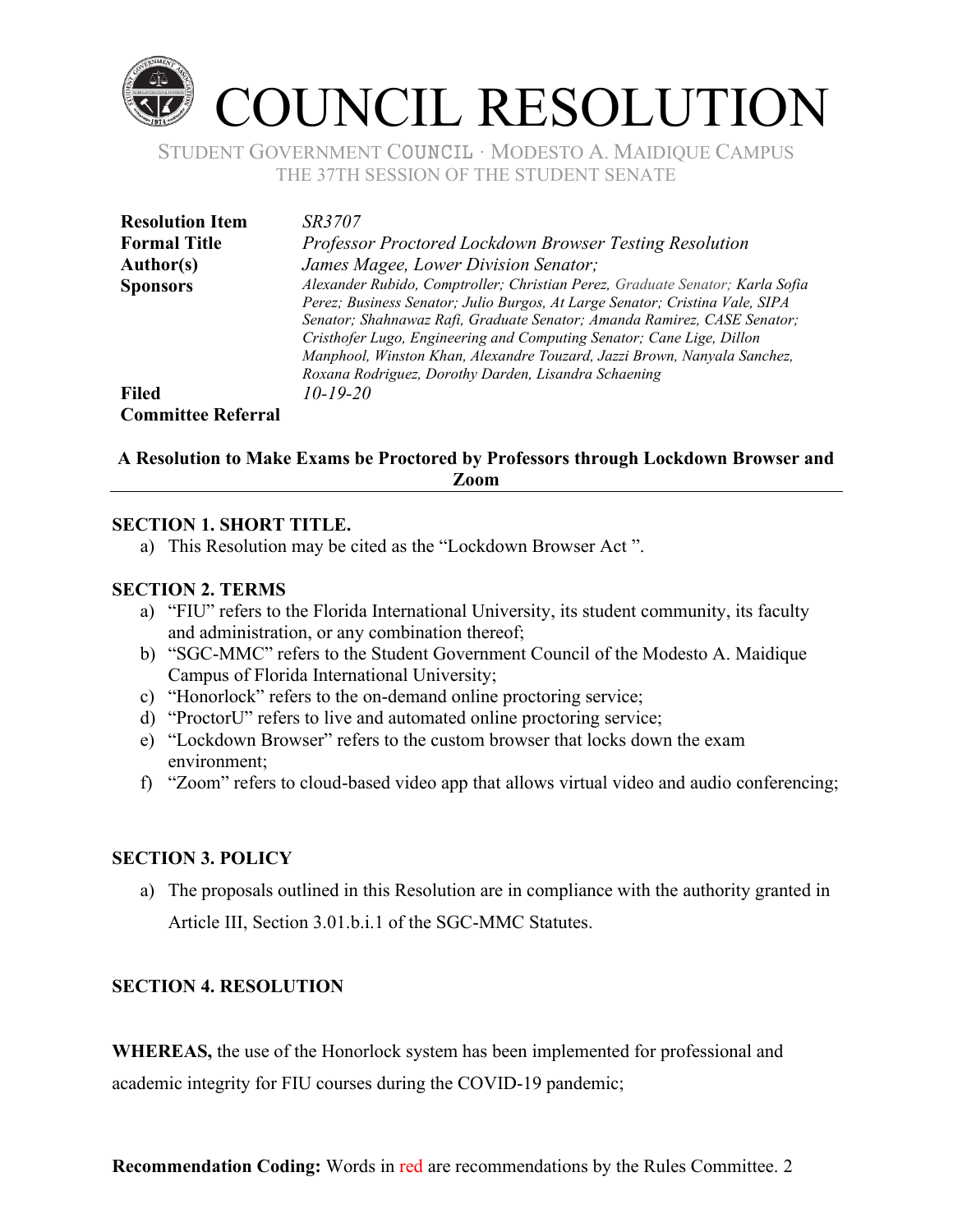

**WHEREAS,** the Honorlock system collects facial data in addition to government identification data which displays dates of birth, addresses, and other private information pertaining to students;

**WHEREAS,** the Honorlock system also collects device IP addresses, web, and mobile activity which violate student privacy rights;

**WHEREAS,** although students do agree to the terms and conditions for using the Honorlock program, in many instances the student's consent to Honorlock's data policies is forced by the fact that they must take their exam on the platform in order to receive a grade for their course;

**WHEREAS,** although Honorlock is a good program for conducting online proctoring exams, due to Covid many students have been forced to take test in uncomfortable environments;

**WHEREAS,** the Covid Pandemic has forced many students to take remote classes, when they were originally set to take classes on campus;

**WHEREAS,** Honorlock flags exams in which noise is detected in the student's background, which can be particularly troublesome for students who do not have access to quiet study spaces at home. Due to the pandemic, most students are either living at home, whether that be in the United States or abroad;

**WHEREAS,** at the time of writing 7,174 FIU Students have signed a petition, authored by Jazzi Brown class of 2022, in favor of banning forced usage of an Honorlock system [1];

**WHEREAS,** many students have expressed their frustrations with the Honorlock program in the comments of this petition [1];

**Recommendation Coding:** Words in red are recommendations by the Rules Committee. 3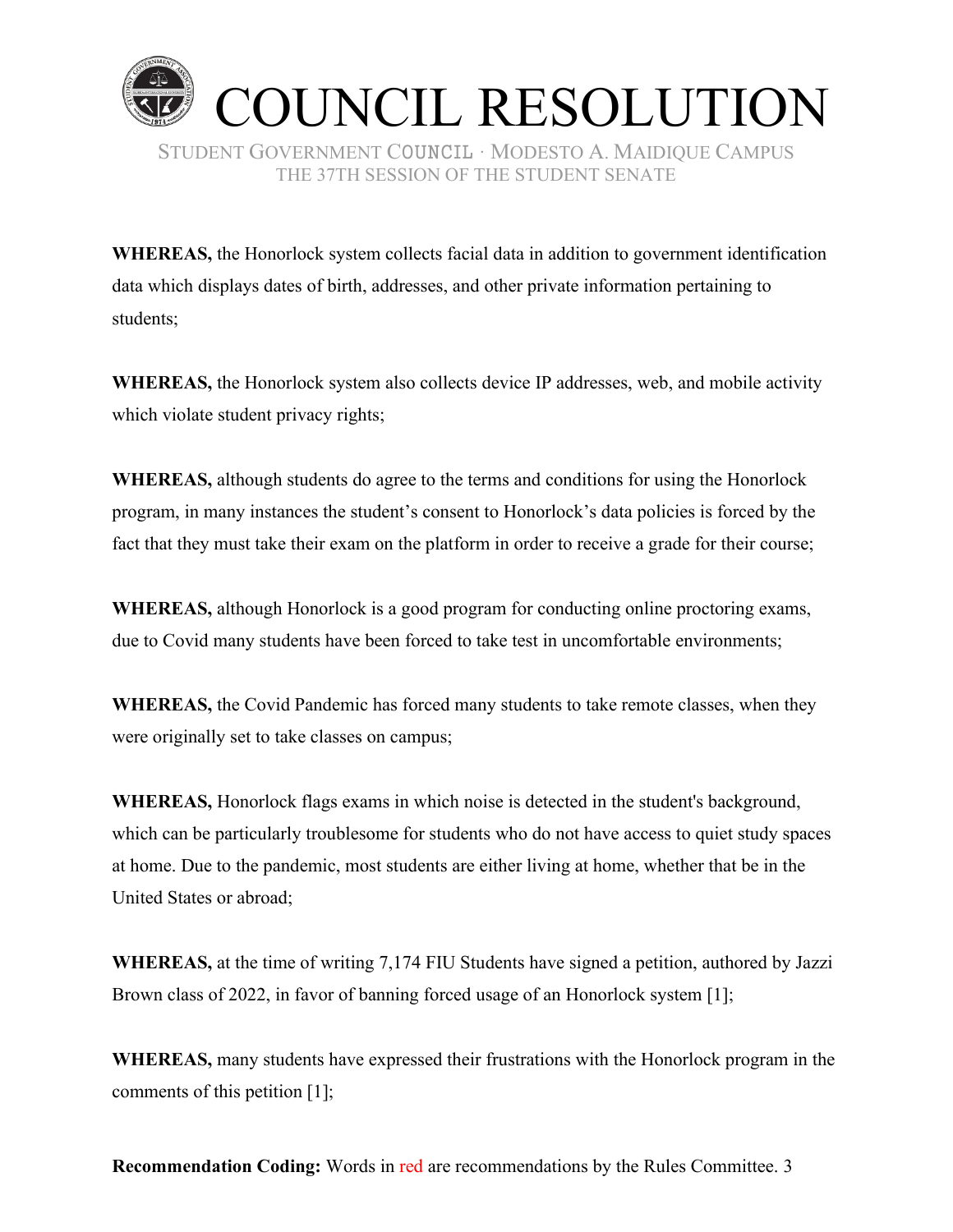

**WHEREAS,** a large number of students have said they have experienced network problems (ie: unstable internet, unnecessary flagging of exam) on the change org petition [1];

**WHEREAS,** At the time of writing 5,971 Florida State University students have signed a petition in favor of having the University refrain from using Honorlock [2]. At the time of writing 6,388 University of Texas Dallas students have signed a petition in favor of removing Honorlock [3]. At the time of writing 28,143 students from The City University of New York have signed a petition to remove the use of Proctorio [4]. At the time of writing 367 students at the University of Florida signed a petition in favor of removing Honorlock and ProctorU [5]. And at the time of writing 5,358 students from Tilburg University in the Netherlands have signed a similar petition [6] which demonstrates this is an issue that impacts students all across the nation and the world;

**WHEREAS**, some professors are looking for other exam setups as an alternative to the Honorlock system;

WHEREAS, in a survey of the opinions of three professors from FIU on the different available testing sites, one said "I prefer giving test in zoom. I have never tried Honorlock, as I have heard from a few profs (and some students) who used it and were not comfortable. I use ProctorU ONLY for a (certain) class, since some fully online students can not take any tests during the scheduled time;"

WHEREAS, another FIU professor said "I would use all of these approaches in different courses .... Depending on the exam's content and whether the course is graduate or undergraduate I will choose one of these approaches for the exams." approaches meaning Zoom, Lockdown Browser, ProctorU and Honorlock;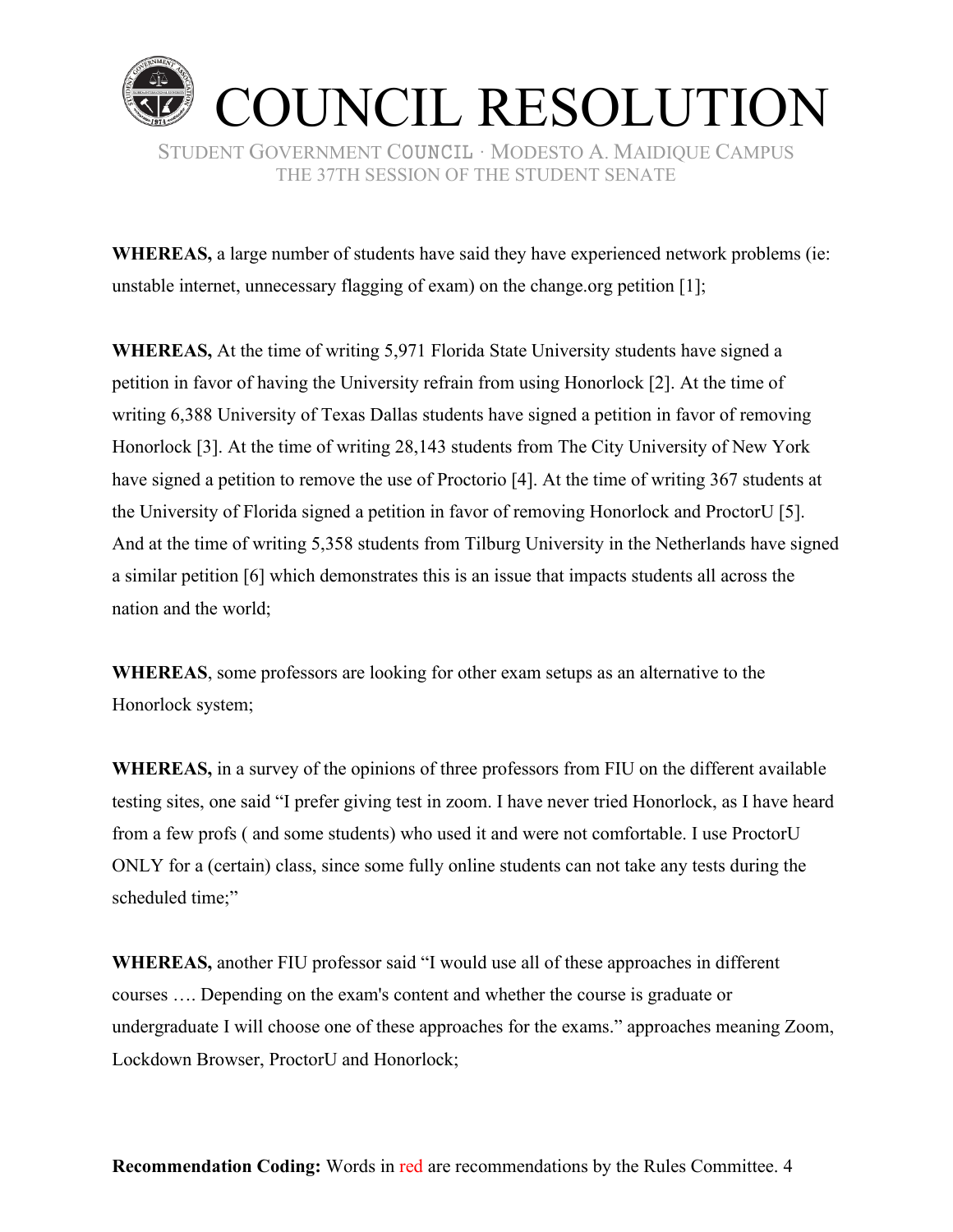

**WHEREAS, another FIU professor said "I am not satisfied with any of the options listed,** though I haven't experienced ProctorU yet. Since FIU offers students free access to HonorLock, that is what I'm currently using with all my classes. What I require is for students to set up their webcams in such a way that both of student's face and hands are captured by the camera so that their test taking behaviors can be recorded clearly and unambiguously....This seems to be the best I could do with HonorLock for now." options meaning Zoom, Lockdown Browser, ProctorU and Honorlock:

WHEREAS, in an online survey distributed by Senator Magee, 322 students voted on what platform should be used for testing [7];

**WHEREAS**, students were given the choice to select as many of the four testing sites as they saw fit;

**WHEREAS, 20 out of 322 students voted for Honorlock;** 

WHEREAS, 261 out of 322 students voted for Lockdown Browser;

**WHEREAS, 96 students voted for Zoom;** 

**WHEREAS, 9 students voted for ProctorU:** 

**WHEREAS,** the COVID-19 pandemic has caused students to endure a great amount of stress and the continued use of the Honorlock system is not required by any College and is only used at the discretion of the professor;

WHEREAS, new fiu.edu stated that "Since CAPS began operating fully remotely in response to the closure of campus, an average of 250 student consultations per week have taken place, which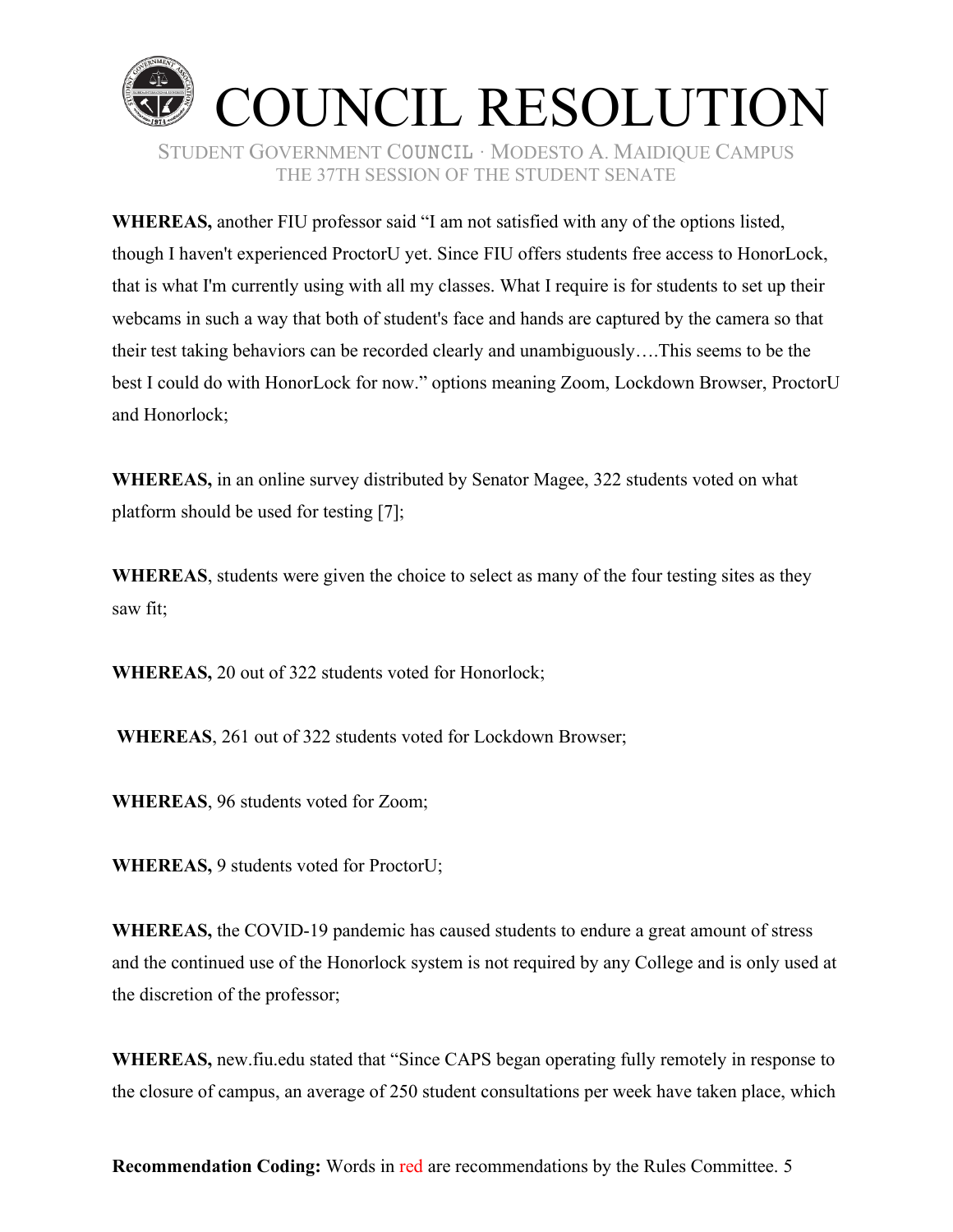

includes appointments with a psychologist or psychiatrist as well as group therapy. This accounts for about 80 percent of the usual volume of on-campus consultations.<sup> $\gamma$ </sup> [8];

**WHEREAS**, Lockdown Browser is an FIU-sponsored online testing platform that could be used as a free alternative to the Honorlock System;

**WHEREAS,** Zoom could be an online testing alternative to the Honorlock System;

**WHEREAS,** Lockdown Browser could be used for regular exams and Zoom could be used for final exams;

**WHEREAS,** the use of the Honorlock System should be pushed back and used in the Spring of 2021.

*Therefore, be it resolved by the Student Senate of the Student Government Association of the Modesto A. Maidique Campus of Florida International University assembled, that FIU SGA is in support of Lockdown Browser and Zoom being used as the default platform during this Covid-19 Pandemic Period for exams and supports the administration of exams through Third Party Proctoring programs upon the student's request.* 

## **SECTION 4. Enforcement**

Upon the passage of this Council Resolution by the SGC-MMC Senate, and its approval by the SGC-MMC President, this shall become the official law and opinion of the SGC-MMC.

[1][https://www.change.org/p/mark-b-rosenberg-request-to-ban-fiu-from-forcing-students-to-use](https://www.change.org/p/mark-b-rosenberg-request-to-ban-fiu-from-forcing-students-to-use-honorlock?utm_content=cl_sharecopy_21421695_en-US:v1&recruiter=1117101320&recruited_by_id=ca2da9f0-af31-11ea-aa45-d5d2601d2af1&utm_source=share_petition&utm_medium=copylink&utm_campaign=psf_combo_share_initial&utm_term=psf_combo_share_initial)[honorlock?utm\\_content=cl\\_sharecopy\\_21421695\\_en-](https://www.change.org/p/mark-b-rosenberg-request-to-ban-fiu-from-forcing-students-to-use-honorlock?utm_content=cl_sharecopy_21421695_en-US:v1&recruiter=1117101320&recruited_by_id=ca2da9f0-af31-11ea-aa45-d5d2601d2af1&utm_source=share_petition&utm_medium=copylink&utm_campaign=psf_combo_share_initial&utm_term=psf_combo_share_initial)US%3Av1&recruiter=1117101320&recruited by id=ca2da9f0-af31-11ea-aa45-

**Recommendation Coding:** Words in red are recommendations by the Rules Committee. 6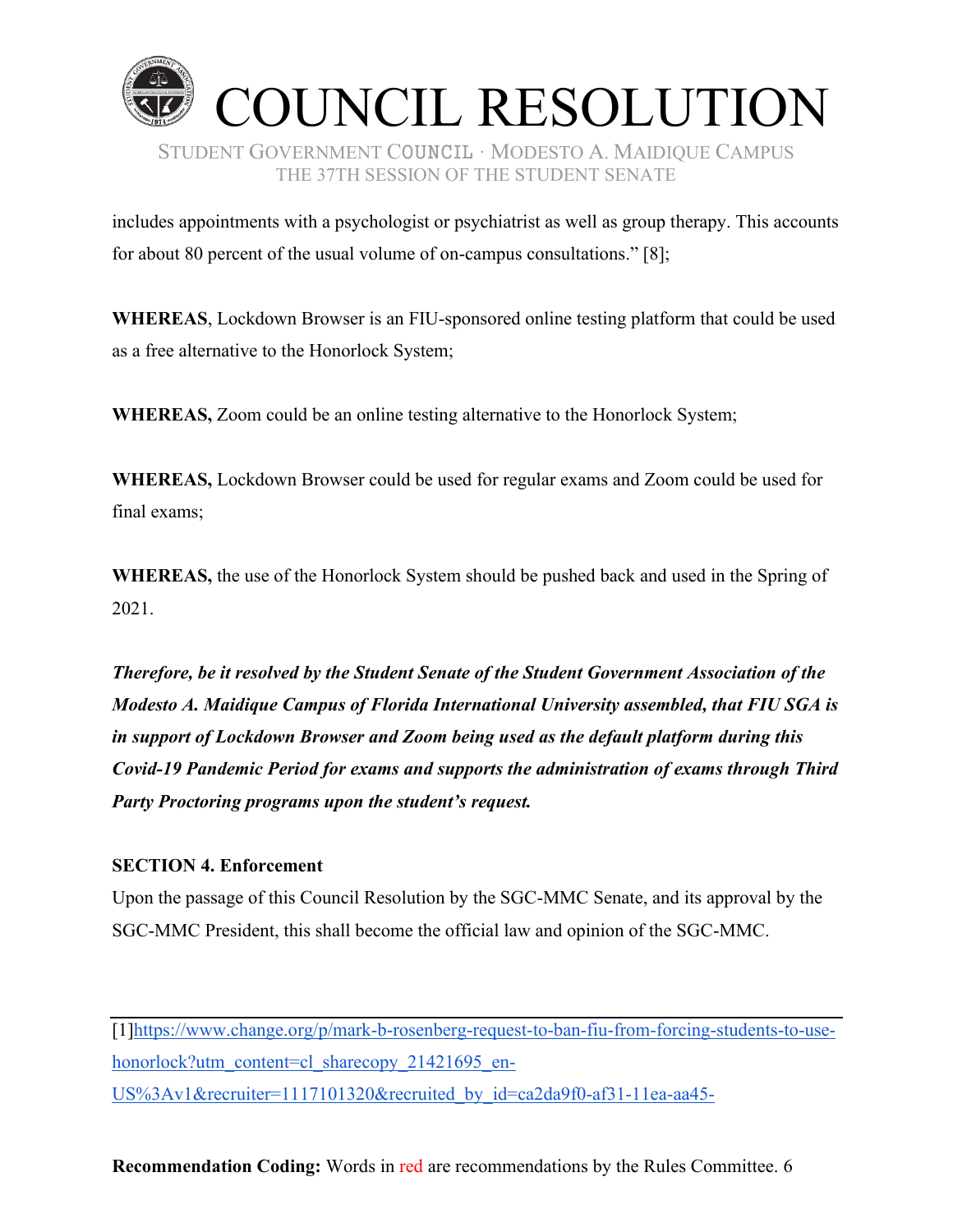

[d5d2601d2af1&utm\\_source=share\\_petition&utm\\_medium=copylink&utm\\_campaign=psf\\_comb](https://www.change.org/p/mark-b-rosenberg-request-to-ban-fiu-from-forcing-students-to-use-honorlock?utm_content=cl_sharecopy_21421695_en-US:v1&recruiter=1117101320&recruited_by_id=ca2da9f0-af31-11ea-aa45-d5d2601d2af1&utm_source=share_petition&utm_medium=copylink&utm_campaign=psf_combo_share_initial&utm_term=psf_combo_share_initial) [o\\_share\\_initial&utm\\_term=psf\\_combo\\_share\\_initial](https://www.change.org/p/mark-b-rosenberg-request-to-ban-fiu-from-forcing-students-to-use-honorlock?utm_content=cl_sharecopy_21421695_en-US:v1&recruiter=1117101320&recruited_by_id=ca2da9f0-af31-11ea-aa45-d5d2601d2af1&utm_source=share_petition&utm_medium=copylink&utm_campaign=psf_combo_share_initial&utm_term=psf_combo_share_initial) [2][https://www.change.org/p/president-john-thrasher-ask-fsu-to-refrain-from-using-honorlock](https://www.change.org/p/president-john-thrasher-ask-fsu-to-refrain-from-using-honorlock-which-blatantly-violates-privacy-rights)[which-blatantly-violates-privacy-rights](https://www.change.org/p/president-john-thrasher-ask-fsu-to-refrain-from-using-honorlock-which-blatantly-violates-privacy-rights) [3[\]https://www.change.org/p/university-of-texas-at-dallas-ask-utd-to-remove-honorlock-as-it-is](https://www.change.org/p/university-of-texas-at-dallas-ask-utd-to-remove-honorlock-as-it-is-a-violation-of-student-privacy)[a-violation-of-student-privacy](https://www.change.org/p/university-of-texas-at-dallas-ask-utd-to-remove-honorlock-as-it-is-a-violation-of-student-privacy) [4[\]https://www.change.org/p/chancellor-f%C3%A9lix-v-matos-rodr%C3%ADguez-do-not-let](https://www.change.org/p/chancellor-f%C3%A9lix-v-matos-rodr%C3%ADguez-do-not-let-cuny-violate-student-privacy)[cuny-violate-student-privacy](https://www.change.org/p/chancellor-f%C3%A9lix-v-matos-rodr%C3%ADguez-do-not-let-cuny-violate-student-privacy) [5[\]https://www.change.org/p/university-of-florida-stop-using-online-proctoring-sites-like](https://www.change.org/p/university-of-florida-stop-using-online-proctoring-sites-like-honorlock-and-proctoru)[honorlock-and-proctoru](https://www.change.org/p/university-of-florida-stop-using-online-proctoring-sites-like-honorlock-and-proctoru) [6[\]https://www.change.org/p/tilburg-university-stop-the-proctoring-exams-at-tilburg-university-](https://www.change.org/p/tilburg-university-stop-the-proctoring-exams-at-tilburg-university-and-give-us-alternative-examinations?source_location=topic_page)

[and-give-us-alternative-examinations?source\\_location=topic\\_page](https://www.change.org/p/tilburg-university-stop-the-proctoring-exams-at-tilburg-university-and-give-us-alternative-examinations?source_location=topic_page)

[7][https://docs.google.com/forms/d/122Fy0yRft3WMDtpG2oa9mJjfM1zJh5wh-](https://docs.google.com/forms/d/122Fy0yRft3WMDtpG2oa9mJjfM1zJh5wh-TiH4AW16fg/edit%23responses)

[TiH4AW16fg/edit#responses](https://docs.google.com/forms/d/122Fy0yRft3WMDtpG2oa9mJjfM1zJh5wh-TiH4AW16fg/edit%23responses)

[8[\]https://news.fiu.edu/2020/fiu-is-meeting-students-mental-health-needs-by-ramping-up-its](https://news.fiu.edu/2020/fiu-is-meeting-students-mental-health-needs-by-ramping-up-its-online-offerings-during-the-pandemic)[online-offerings-during-the-pandemic](https://news.fiu.edu/2020/fiu-is-meeting-students-mental-health-needs-by-ramping-up-its-online-offerings-during-the-pandemic)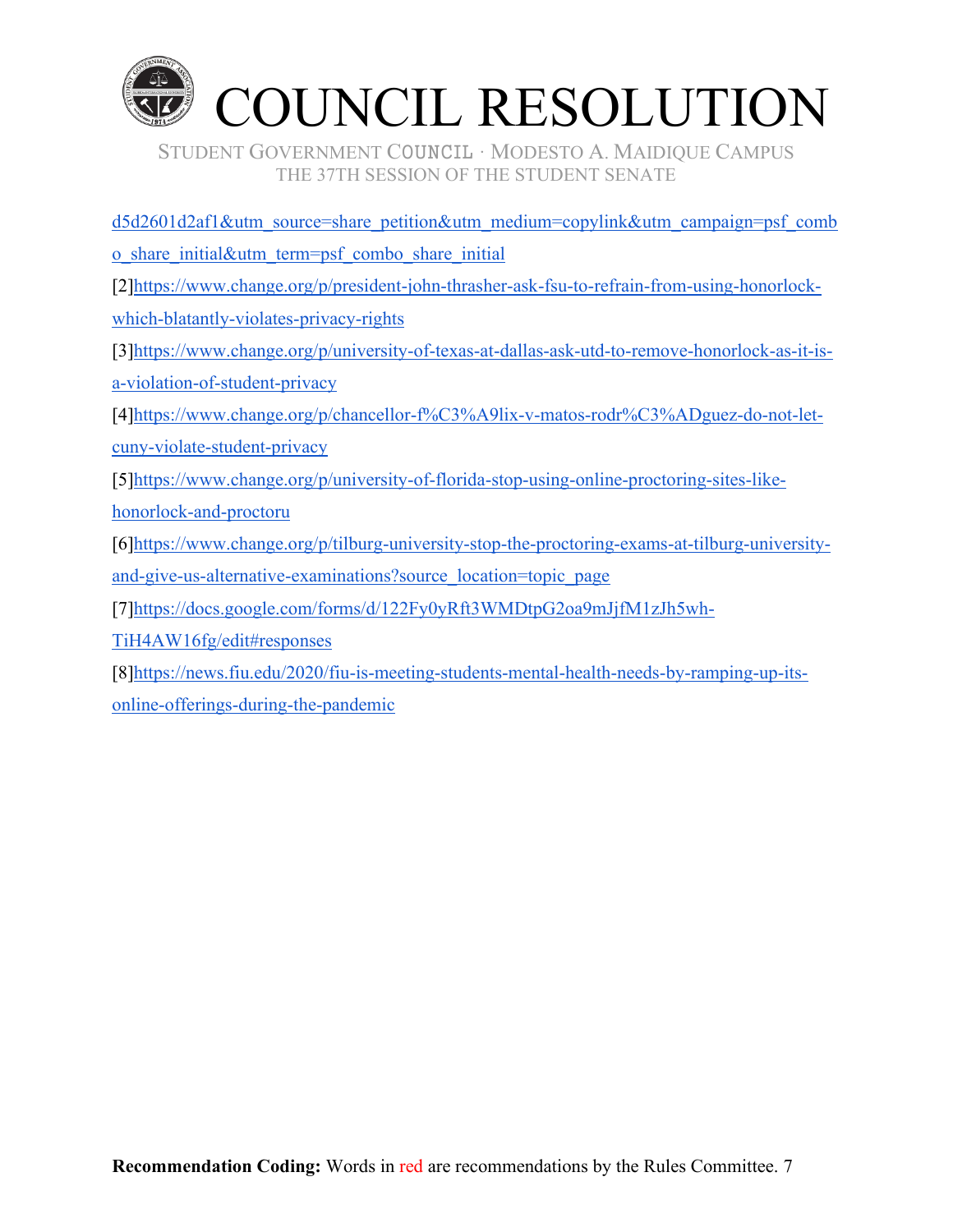

| <b>SR3707</b>                                           |            |                       |  |  |  |
|---------------------------------------------------------|------------|-----------------------|--|--|--|
| Professor Proctored Lockdown Browser Testing Resolution |            |                       |  |  |  |
| IN FAVOR OF: 31                                         | AGAINST: 0 | <b>ABSTENTIONS: 0</b> |  |  |  |
| <b>AMENDMENTS:</b>                                      |            |                       |  |  |  |
| <b>APPENDED ON BACK:</b>                                |            |                       |  |  |  |

| <b>SENATE ACTION</b>                         | DATE: 10/19/20 | <b>PASSED</b> | <b>FAILED</b> |  |
|----------------------------------------------|----------------|---------------|---------------|--|
| Janelle Fraga, SGC-MMC Speaker of the Senate |                |               |               |  |
|                                              | , Author       | , Author      |               |  |

| <b>EXECUTIVE ACTION</b> DATE:                    |  | <b>ENACTED</b> | <b>VETOED</b> |  |
|--------------------------------------------------|--|----------------|---------------|--|
| Alexandra Valdes, SGC-MMC Student Body President |  |                |               |  |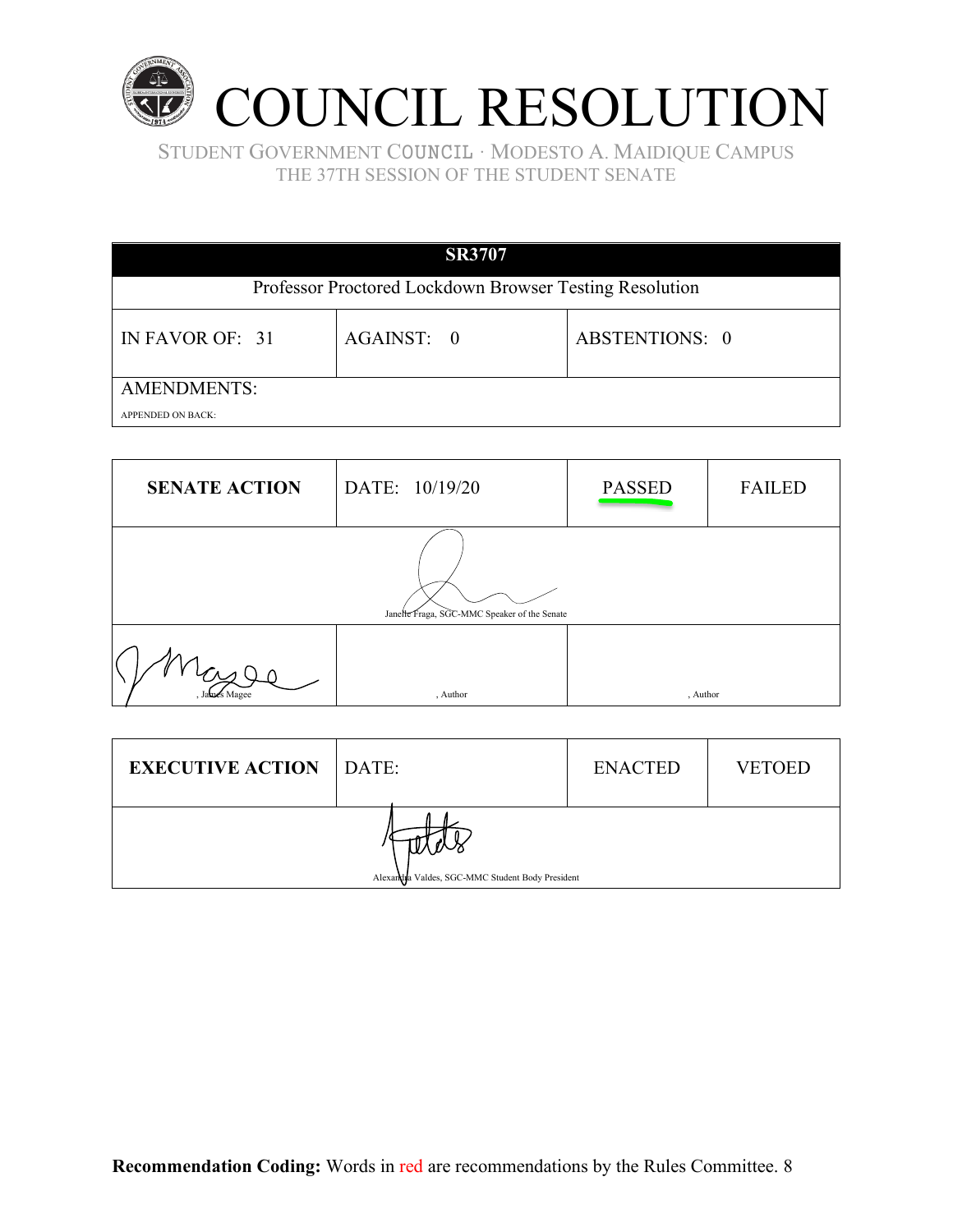





Addendum 1.01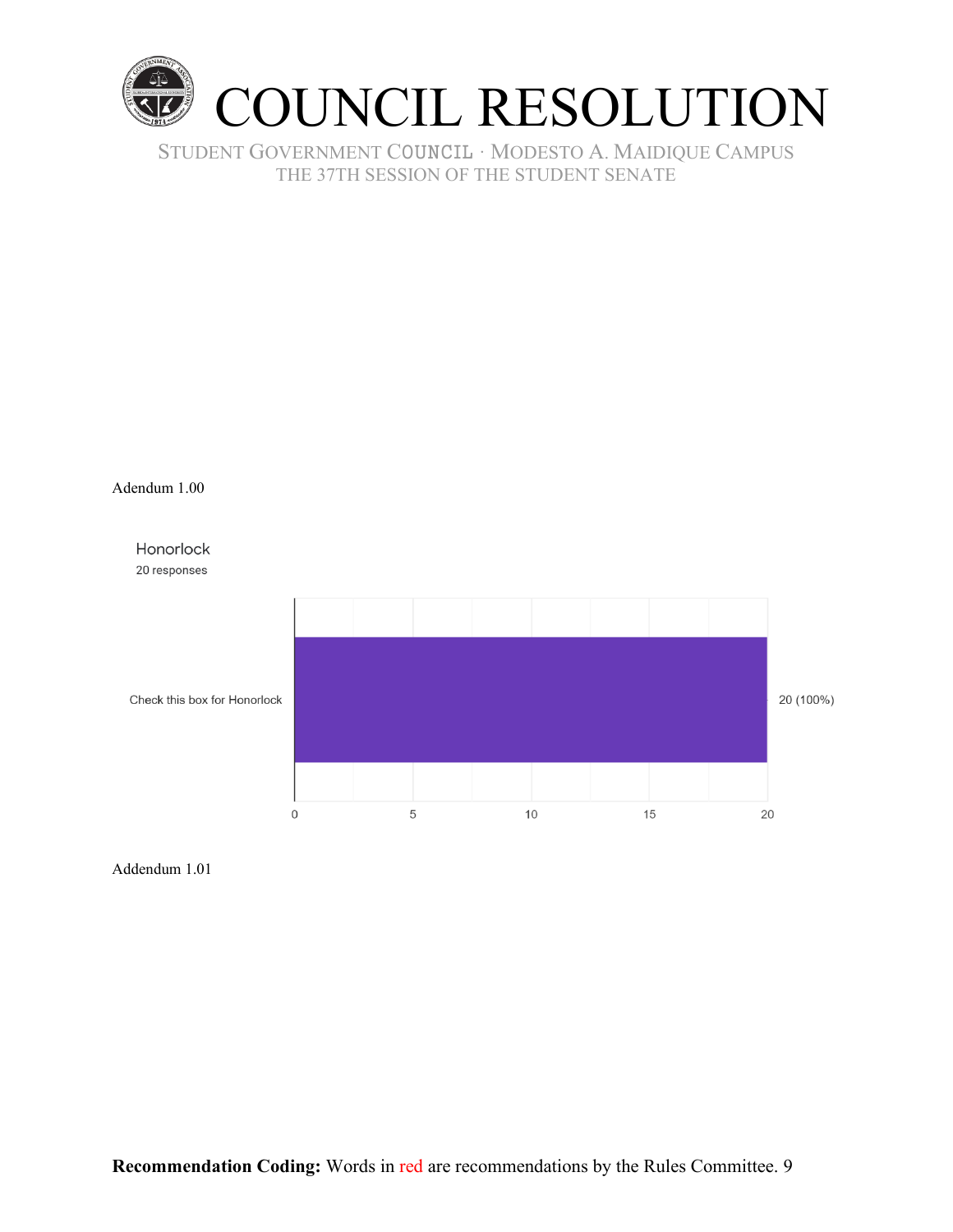



Addendum 1.02



Adendum 1.03